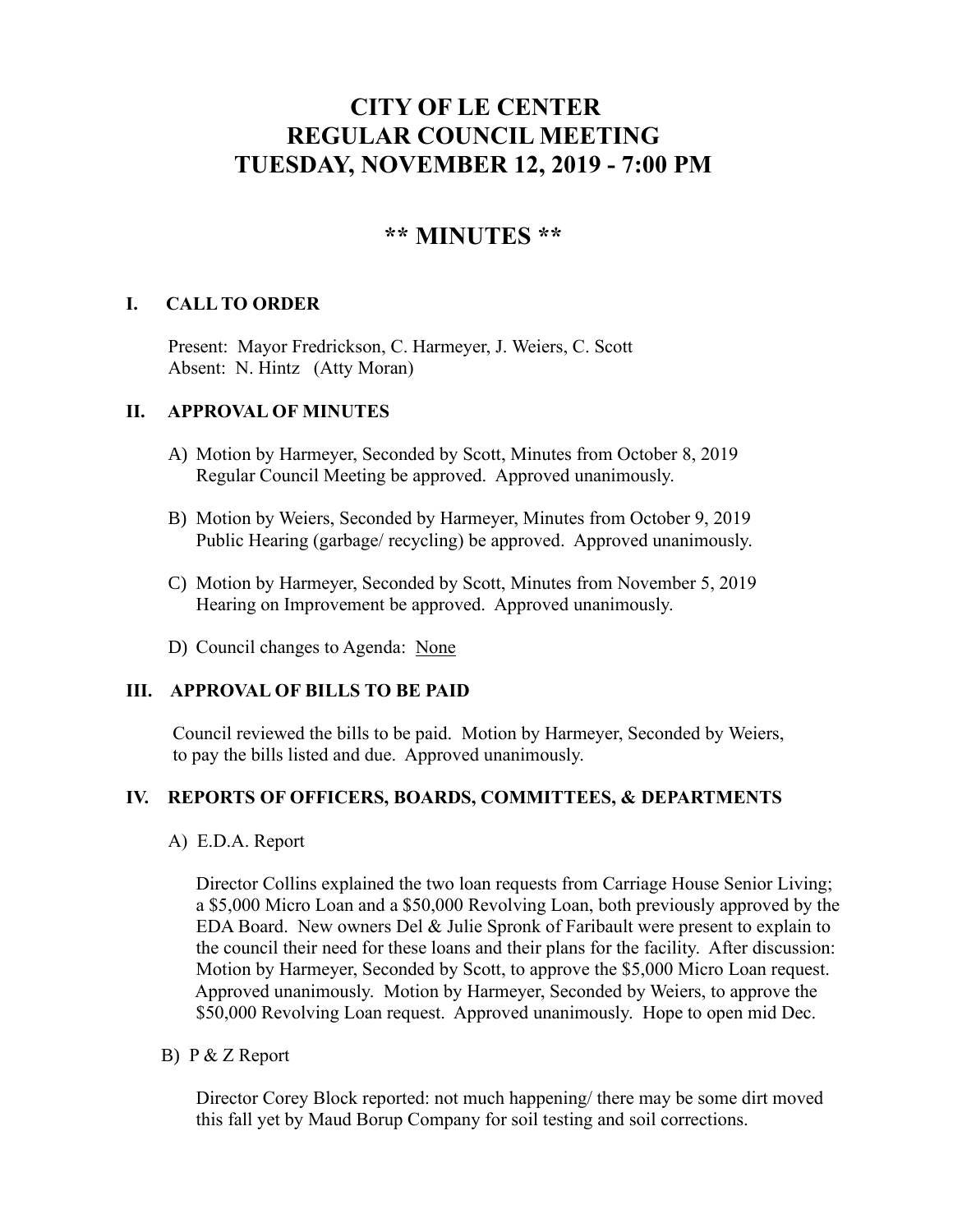C) Municipal Liquor Store

Manager Brad Collins gave the Oct. report: Sales were \$76,050: down \$2,200 from September, but up \$550 from Oct. 2018. YTD Rev. up by \$2,083 & YTD Exp. up by \$22,000. October GP margin =  $39.76\%$ . Food GP =  $30.58\%$ . October= wedding, wine tasting, and Halloween Bash went well. Nov. = deer hunting, Crap nights, turkey bingo, potluck party, Pfeiffer tourney, meat raffle, & Hollydaze. Closed on Thanksgiving Day.

D) Police Department

Police Chief Pfarr reported on the police activities for month of October: 187 calls  $@$  2,395 miles patrolled/ total calls up 7%, total miles up 9% for the year. Pfarr also reported: had to put new transmission into 2016 squad car  $\omega$  \$4,000 ish. Winter parking means off the streets when we get 1" or more snow; until the street is plowed from curb to curb. Lots of vehicles parked on streets or driveways "gone thru" with minor thefts over a two-night period; reminded residents to lock up their vehicles at night.

- 1) Motion by Weiers, Seconded by Scott, to accept the police hiring committee recommendation and thereby hire Derek Carlsrud of Bismarck, ND as the new F/T Police Officer. Approved unanimously. He was present to meet the council.
- E) Water, Sewer, Streets, Parks Departments

Public Works Supt. Curt Roemhildt reported:

- Water- replaced some valves "live" at the base of the water tower.
- Street- sweeping is completed; 200 cu. yards to haul away. Sweep one day, plow snow the next.
- Refuse- wood chipper is done for the season on Sat. mornings.
- F) Bolton & Menk Engineering
	- 1) With regards for the November 5 public improvement hearing for the proposed 2020 Street Project; after some discussion: Motion by Harmeyer, Seconded by Scott, to adopt **Resolution No. 2019K**, thereby ordering the improvement and preparation of plans. Approved unanimously.

#### **V. PUBLIC FORUM**

.

Mayor Fredrickson invited comments on the proposed 2020 budget and levy. (none)

 Travis Fisher, 255 North Waterville Avenue, addressed the council on the winter parking ordinance. Mr. Fisher asked the council to consider adding emergency snow routes for the residents to park on/ look at and tweak the ordinance to better allow residents a warning time frame to move their vehicles before being ticketed/ devise a system to alert residents that the system procedure has started by putting it on city web page or Facebook, etc. Or possibly go to No Parking on any streets from November – March; so everyone would already know.

There were no other petitions, requests, or communications from the general public.